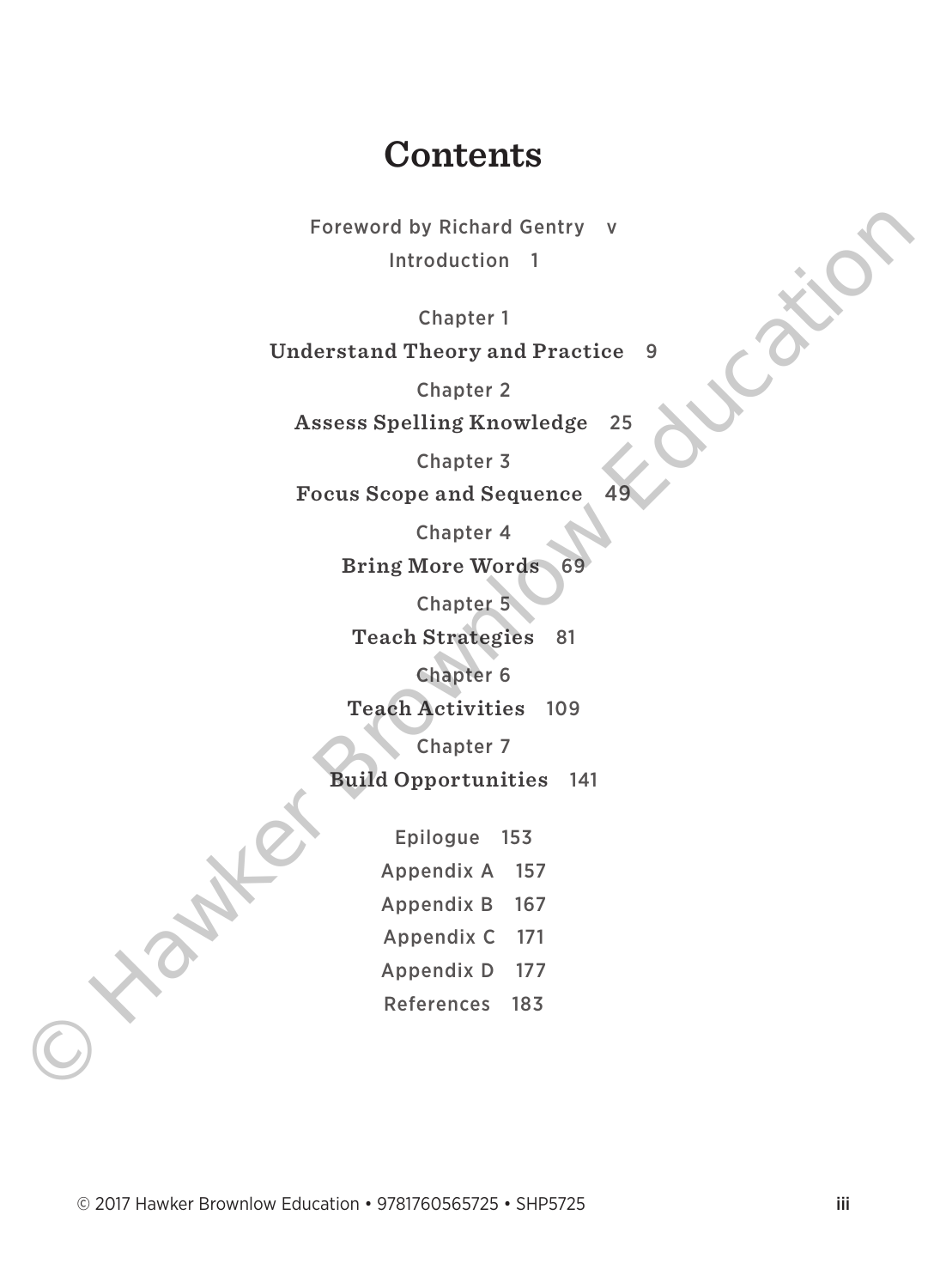Are you a confident and accurate speller? Do you spell every word correctly when you write a birthday note or compose a letter home to parents? Do you write in ink because you have no anxiety about misspelled words? Or are you, like me, an anxious speller who prints in pencil and gives thanks for his spell-check option every time he sits down at the computer?

As a kid, I aced my weekly spelling tests. But the writing I did in stories and book reports was always peppered with spelling mistakes. Although I no longer write book reports, spelling is still a problem for me. Occasionally, my lack of ability causes me embarrassment. Once, at a teachers' professional development workshop, I was part of a group that was told to make a poster on intervention programs. The group elected me to be their scribe. I have "writing-in-publicophobia" so I have no idea how I allowed this to happen, but nonetheless, there I was, Sharpie in hand and poster paper in front of me. At one point I carefully printed "excellerate progress". When a team member politely asked if I had meant to spell the word *accelerate*, I tried to cover my embarrassment with a bit of wit. "No," I replied, "I meant *excellerate*. It means picking up the pace in a most excellent way." **Introduction**<br>
Are you a conflident and accurate speller? Do you spelle every word correctly when<br>
you write a hirthday note or compose a letter home to parents? Do you, write in<br>
ink because you have no accurate you hav

Unlike my wife, who, like most accomplished spellers, simply knows what words look like, I can't seem to easily see words in my head, and when I write them down, I don't know if they "look right" or not. *Rhythmical* never looks correct to me, and I'm just as likely to write *hesitent* as *hesitant*. As for *silhouette*, forget it. Spell checker, here I come.

Through my mid-twenties, I never thought much about my spelling weakness. And I certainly never thought about how others spell. But that changed when, at age twenty-seven, I became a teacher. In my first year, I began to wonder why some children made a perfect score on their spelling test every week but misspelled many words on their authentic writing. Later, I began to wonder if my spelling instruction was ultimately helping or hurting my students' achievement. The children in my special education classroom came to me at least a year behind in reading and writing, and many of them didn't like to read and write. If

© 2017 Hawker Brownlow Education • 9781760565725 • SHP5725 1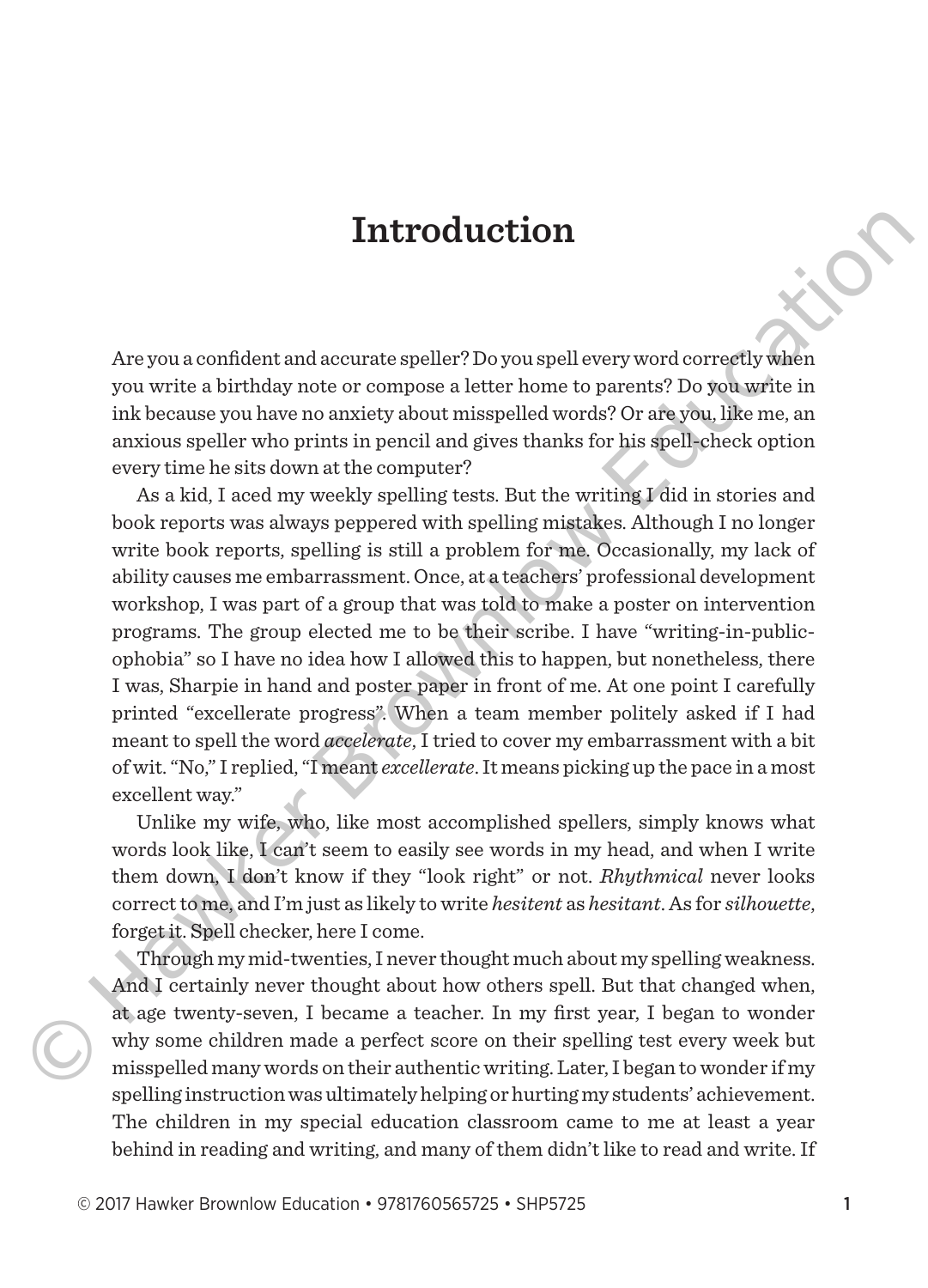#### SUPER SPELLERS

these students were going to reach critical year-level benchmarks and develop the ability to enjoy reading a book and writing a story, then every aspect of my instruction, from spelling and phonics to grammar and vocabulary, needed to go toward boosting their reading and writing skills. If my spelling instruction wasn't doing anything to steadily improve students' ability to read and write or, heaven forbid, if my instruction was holding them back, then why bother to do it at all?

To set the stage for this book, I'm going to jump back in time for a moment. Travel with me to the year 1991, when the United States was joining a coalition of countries to push Saddam Hussein out of Kuwait, Kentucky Fried Chicken was changing its name to KFC, and I was a first-year teacher with a ponytail running a self-contained learning support classroom for year four and fives.

Like many teachers, I can clearly remember all the children I taught in my first year of teaching. What a crew! Each of my sixteen students was identified as having a specific learning disability or an emotional disturbance. Some of my kids did quite well on their weekly twenty-word spelling tests. I remember Randy and Jessica in particular. Week after week, on Friday afternoons when I handed back the tests, those two would grin like Cheshire cats. Another A+! But for all their spelling "ability", Randy and Jessica were unable to read beyond a year-one level, and they rarely spelled words accurately while writing. This perplexed me. How could they do so well on their spelling tests yet struggle so much with their reading and writing?

Meanwhile, other students consistently bombed their weekly spelling tests. Jaclyn comes to mind. She was a kind-hearted child and a worker bee who always concentrated and completed assignments, even when my classroom was chaotic. Jaclyn's parents were supportive and helped her practise her spelling at home. Yet week after week, Jaclyn failed to spell more than thirteen or fourteen words correctly on her twenty-word list. She made random and seemingly careless mistakes, slipping in an extra vowel, failing to use the digraph –*ck* for the *k* sound in *black* or spelling in a nonsensical way (*creature* spelled *craechr*). I saw the disappointment in Jaclyn's eyes each time I handed back her spelling tests, and it broke my heart. This child was studying, practising with her parents and working hard in school. Why was she doing so poorly on her spelling tests? maturetion, those playing and points to guadramical and weakanaly, nearest to the security that reading and wirting skills. If my spelling instruction was relations to the security the metallity in prove student is abilit

By the end of my second year, I knew I couldn't in good conscience allow some children to suffer the humiliation of consistently awful scores. I also realised that the basal spelling program, which sucked up a fair amount of my time, did little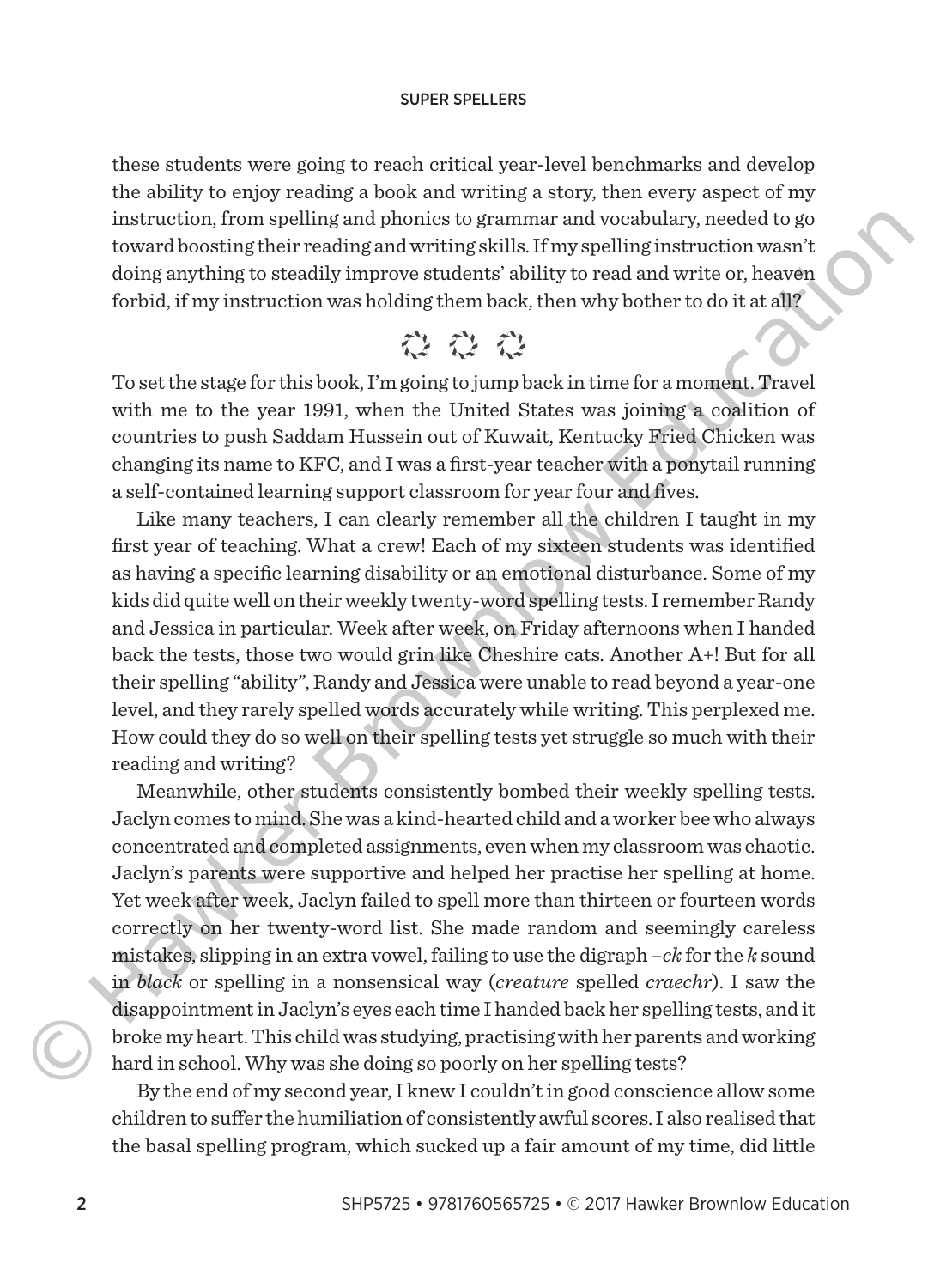to improve student achievement in either reading or writing. So I began to create my own program, using Nina Traub's book *Recipe for Reading* as the foundation. I taught fewer sounds and patterns every week, I made sure I used the same weekly patterns to teach spelling and phonics, and I got better at showing the kids how the two were connected. I also began to teach to mastery, repeating the spelling patterns for a second or third week if students hadn't fully learned them. By the end of my first six years of classroom teaching, I still didn't know much about how spelling developed, or how reading, writing and spelling were connected, but I was regularly offering two and sometimes three spelling lists to my students, reteaching lessons when I thought I needed to, and using a writing-workshop approach that emphasised spelling while writing.

What did I learn from teaching spelling to students with individualised education plans? I learned that they experienced more spelling success when their lessons focused on fewer sounds and patterns, when their lists were differentiated, and when their instruction didn't proceed at a one-size-fits-all pace. I also learned that teaching children to pay attention to spelling in writing, and giving them strategies to first find and then fix their spelling mistakes, made them more independent in their writing and lowered their number of misspellings. But I still had much more to learn.

Fast forward to 2010. After working as an educational consultant for a number of years, I went back to teaching. My assignment as a reading specialist was to co-teach in year three, five and six classrooms, run pull-out intervention groups and sit on data analysis teams. Whenever I sat and looked at reading scores, I was intrigued by the patterns I saw. Roughly 90 to 95 per cent of our school's foundation-year children were reaching the relevant benchmarks by the end of the year. A smaller percentage of year ones made the benchmarks. This decline continued in year two. By October of any given year, 55 to 70 per cent of all year threes were at benchmark level. Many of the lowest-achieving year threes ended up in my co-taught "corrective reading" classroom. Of these children, at least half were reading on a year-one level, many struggled with the basal program's yearthree spelling lists, and most produced authentic writing that showed confusion about basic sounds, patterns and conventions. Thus, I saw *gam* for *game*, *techr* for *teacher* and *iceing* for *icing*. and the southas all quentifies is vector. In<br>an exact the solution shall paral phonics, and II got better at showing the kids how<br>the two were connected. Talso hogan to teach to master, repositing the spelling<br>matterns fo

During my first year back in the classroom, my cooperating teacher and I closely followed the basal reading curriculum. We read the anthology stories out loud, played the stories on the CD, assigned workbook and practice book pages, gave writing prompts from the teacher's manual and followed the basal's scope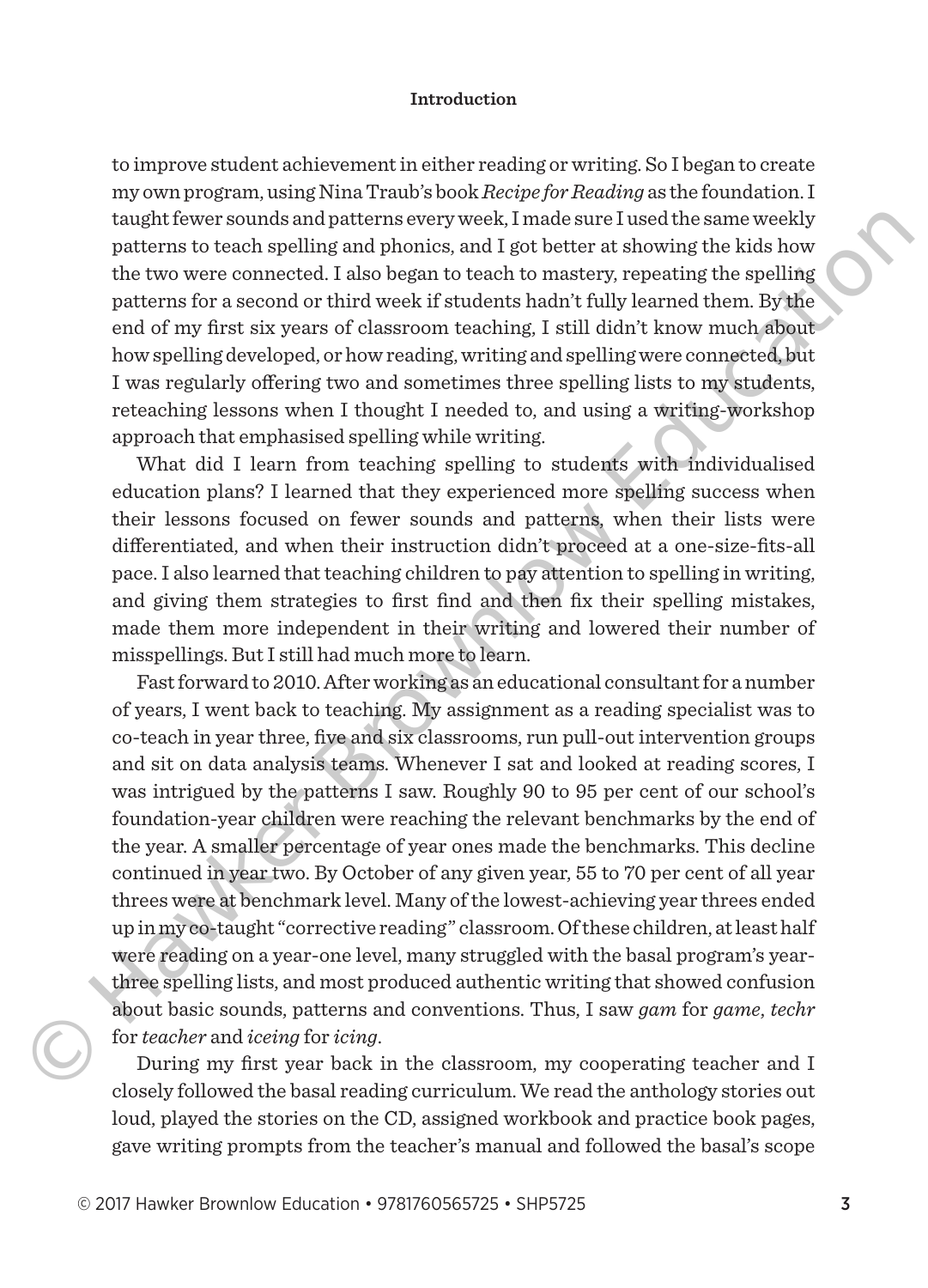#### SUPER SPELLERS

and sequence of weekly spelling words. By the end of the year, the majority of our students had grown by a half-year or less, which was the same growth pattern that the year one and two corrective reading classrooms experienced.

The following year, we broke free of our basal series and created an alternative program that, among other things, taught spelling and phonics using syllable types, used more direct and explicit instruction during spelling lessons, used word study activities and emphasised spelling in writing. Lo and behold, our students showed strong gains in their reading scores! For three years in a row, 80 to 90 per cent of the children in our classroom made *at least* a year's worth of growth on their reading benchmark scores. Some grew by as much as a year and a half and even two years. Another year-three teacher, one who knew a great deal about reading and writing, decided to deviate from the basal, too. By the end of the year, the children in her "low average" group were also making strong gains. Meanwhile, the scores from the corrective reading groups in year one and two, which had made fewer changes to their spelling, reading or writing instruction, continued to experience lower growth rates. that the year one and two corrective resulting can<br>soroting the solution and the year of the following year, we broke<br>free of our basal series and created an alternative program that, among other things, taught spelling a

What I took away from these classroom experiences was the passion to want to do something about traditional but ineffective approaches to reading, writing and spelling instruction. I am convinced that when you trade traditional spelling instruction for an approach that is developmental, mastery based, and closely tied to reading and writing, you greatly increase the chances that your students will become not only better spellers, but also better readers and writers.

Spelling is not the only key to reading and writing success, but it is an important one. Why? During spelling instruction, you build your students' ability to recognise words. Word recognition, in turn, leads to reading and writing fluency. When reading and writing fluency improve to automaticity, students have a greater capacity to concentrate on and be successful with reading comprehension and written expression. In other words, when children effortlessly and automatically decode words while reading or encode words while writing, they are able to devote their full attention to making meaning. All of this leads to deeper comprehension and more thorough written expression.

The type of spelling instruction you engage in can make a world of difference to students, especially for children who struggle to read and write. So let's do something about spelling! I spent the bulk of my classroom-teaching career working with low-achieving students, and I saw them fail when my instruction  $\bigodot$  to so was ineffective and flourish when my instruction was based on best practice.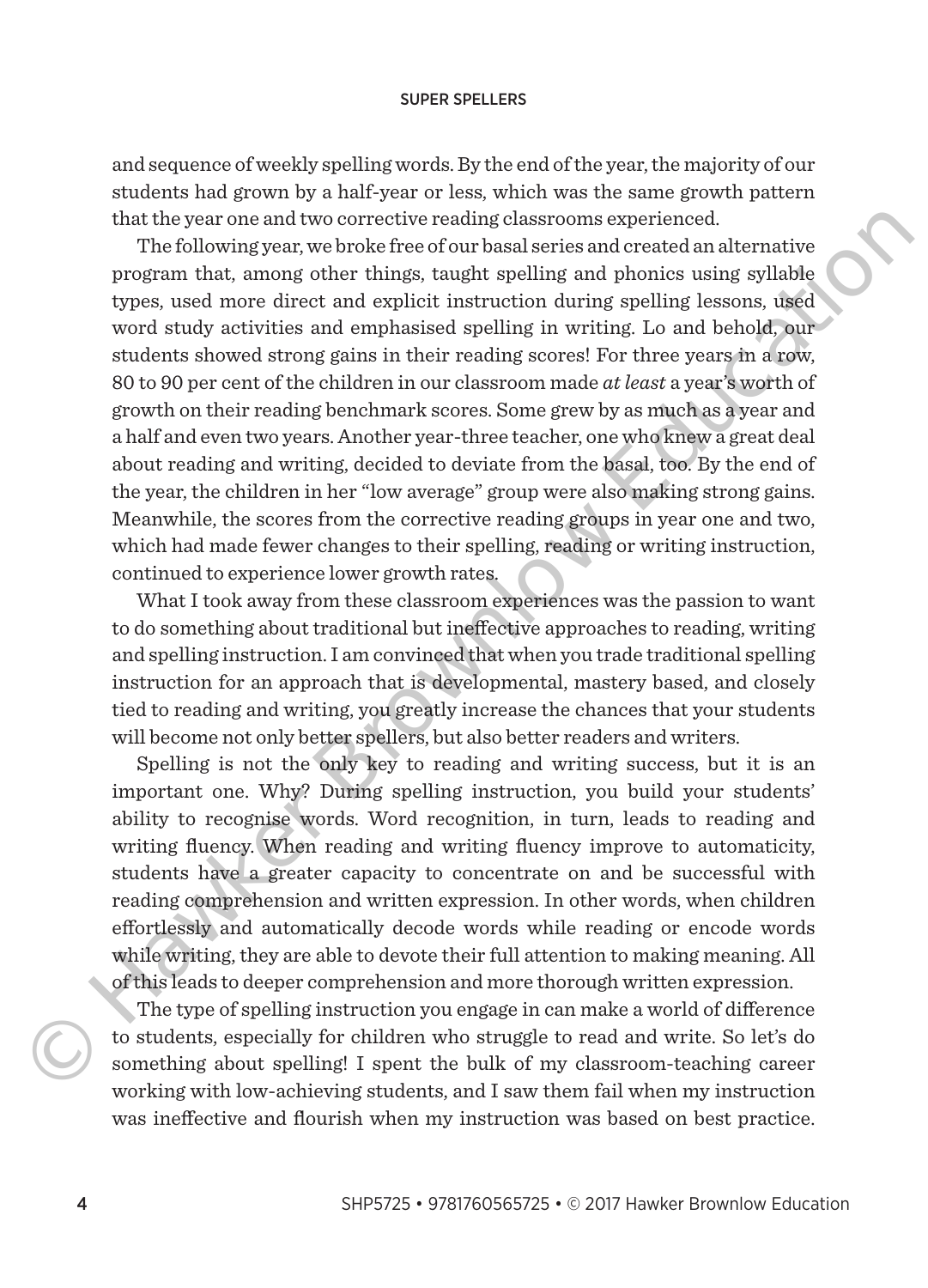Because I know that excellent teaching is the number-one school-based factor in creating student success, I am especially excited about helping teachers transform any spelling instruction that relies on worksheets, inflexible content sequences and less-than-effective instructional techniques.

## How to Use This Book

The first goal of this book is to give you, the teacher, information that you can reflect upon and then apply in your classroom. But this book's ultimate goal is to enable children in primary schools to become better spellers, and thereby better readers and writers, through a process that has less to do with the acquisition of facts and more to do with the acquisition of knowledge.

If you feel stuck within the confines of an ineffective spelling sequence from a basal (core-reading) program, this book provides a transformative path, one that will move you from weekly "memorise-and-move-on" word lists and teacherdirected "one-size-fits-all" instruction to a differentiated and developmental instructional approach that gives students the tools they need to become metacognitive, strategic spellers.

If you are teaching in a balanced literacy or reading and writing workshop classroom but still see some students struggle with spelling, then this book will give you a fresh look at the developmental aspects of spelling. Even more, it will give you new ideas on spelling assessment, explicit and direct instruction, and word-study strategies and activities that can be easily woven into the reading and writing that's already happening in your classroom. massion may spent in states of the steading than the selection that selects on works also the selective instructional technics.<br>
How to Use This Book is to give you, the teacher, information that you<br>has reflected to this

Finally, if your school uses a stand-alone spelling program, such as *Words Their Way* or *Spelling Connections*, this book will give ways to address some of the things you know aren't working in your current program. It will also provide new and different ideas for organising and presenting words and using activities that bolster instruction and lead to greater student learning.

Research has revealed (and continues to point to) ways to teach spelling that are more effective than those offered in many traditional programs. The most effective spelling instruction is

- **direct and explicit** (Levin and Aram 2013; Rosenshine 2012),
- **systematic and sequential** (Gentry and Graham 2010),
- **focused** (Rosenshine 2012),
- **differentiated** (Invernizzi and Hayes 2004; Morris et al. 1995a),
- **strategy based** (Adams 2011),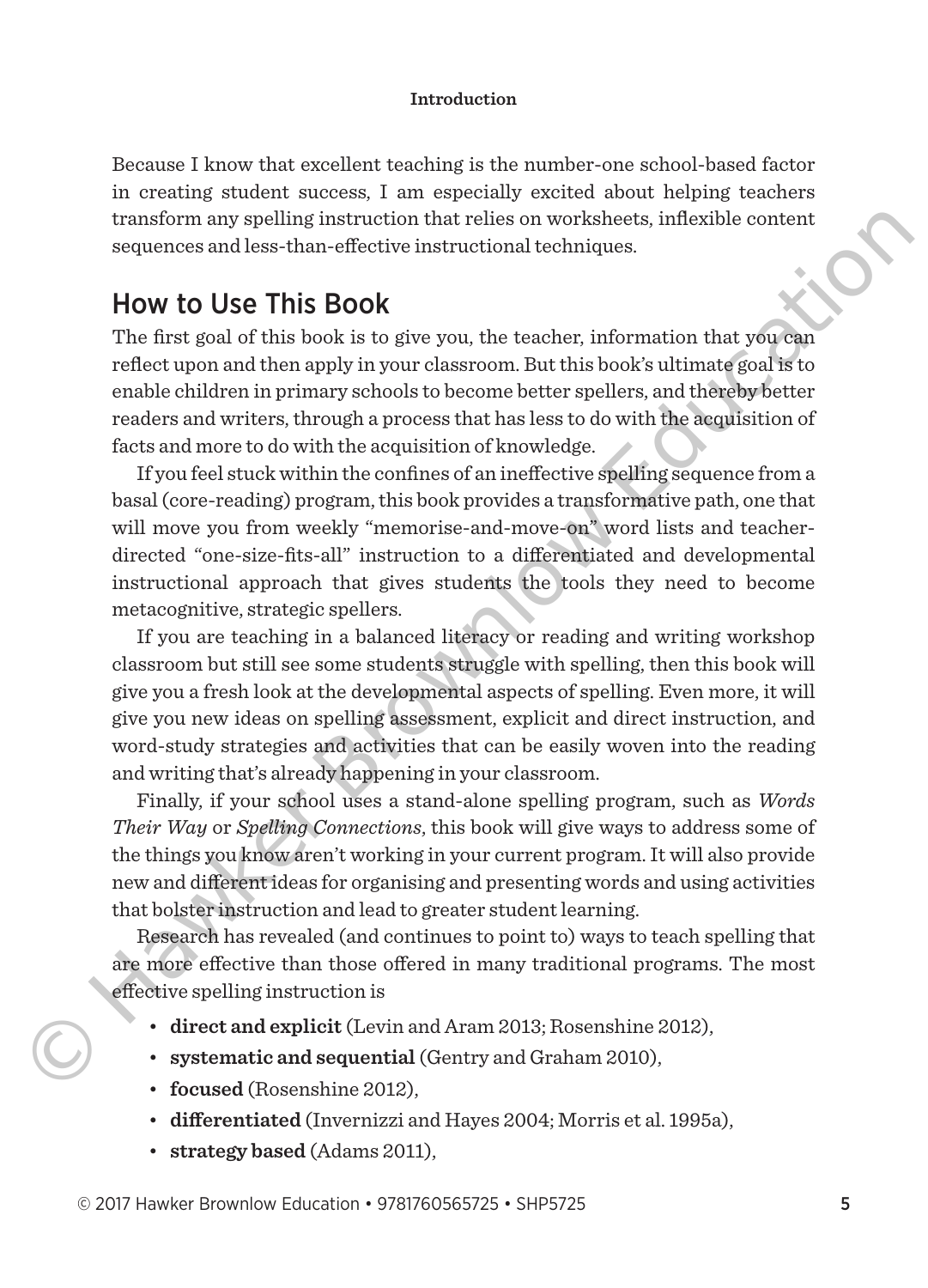- **mastery based** (Dewitz and Jones 2013; Invernizzi and Hayes 2004),
- **centred on sound, pattern and meaning** (McCandliss, Wise and Yoncheva 2015; Moats 2005/2006; Perfetti 1997; Graham 1998),
- **based on the theory that spelling is developmental** (Henderson 1990; Treiman and Bourassa 2000; Levin and Aram 2013), and
- **intimately linked to reading and writing** (Adams 2011; Gentry and Graham 2010; McCandliss, Wise and Yoncheva 2015; Reed 2012).

In *Super Spellers*, you will have the opportunity to look at each of these concepts, as well as consider materials, types of instruction and assessments that speak to them all.

## A Note to Teachers Using Basal (Core-Reading) Programs

The section above lists the components that make for the most effective spelling instruction. To be clear, basal spelling programs contain many of these elements. They are often systematic and explicit. They are rooted in the conventions of English spelling. They have plans for teaching strategies and activities. And they have ties to reading and writing.

However, basal spelling programs lack vigour, depth and flexibility. They may not be systematic enough. The scope of what they cover is often too big, which means they introduce too many sound spellings, patterns or conventions in their lessons. Their instructional sequences go by too quickly and may not be in an order that makes sense, especially when compared with your sequence of grammar and reading skills. Sometimes the sequences and the scope of what they cover duplicate what is covered in grammar lessons (and vice versa). And many traditional spelling programs are not based on the philosophy of mastery learning.

There are other problems. Basal-based spelling programs may lack explicit links to reading and writing. Also, these programs present "everything under the sun" but fail to explicitly point out what concepts and activities are most important. When the expectation is that everything presented in the manual will be taught and completed (because your system expects fidelity to the basal program), then instruction is diluted and academic gains may be diminished. More becomes less. Additionally, the teacher's manuals of basal spelling programs may fail to emphasise or even mention easy-to-implement and highly effective instructional practices, such as the consistent use of direct and explicit instruction or having foundation-year and year-one children look at and then say the teacher-provided correct spelling of their invented spelling (Levin and Aram 2013). Finally, volcone 2015; Mostet 2008)/2009; Pertent 1999; Coramn 1999;<br>
valed on the theory that spelling is developmental (Honderson 1990;<br>
Treiman and Bourassa 2000; Levin and Aram 2013), and<br>
inimately linked to reading and wirit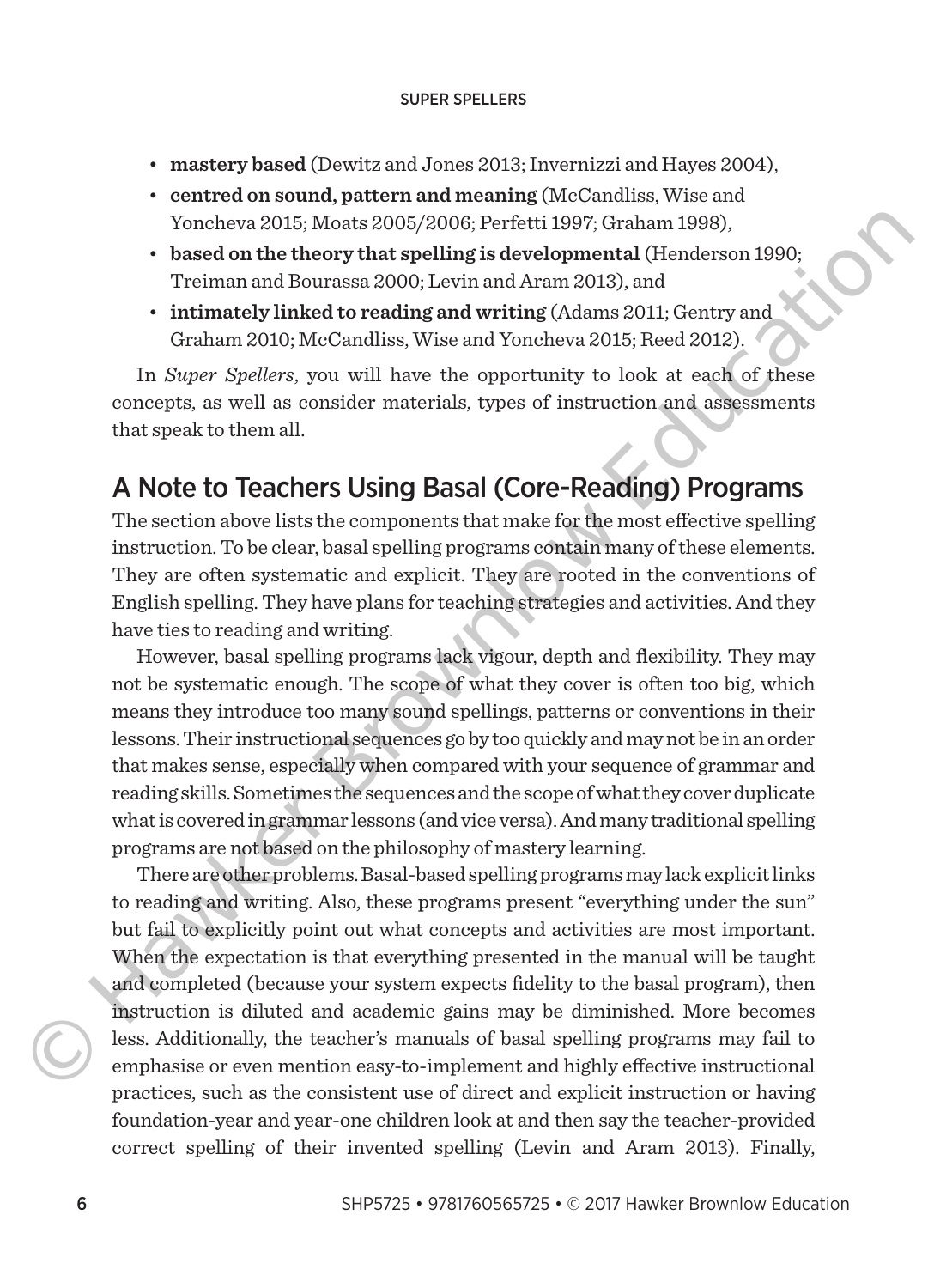traditional programs may under-emphasise student self-monitoring and the utilisation of spelling strategies, as well as the adoption of a developmental stance in which strategies are taught to children if and when they need them.

*Super Spellers* begins to rectify these failings, and it does so without asking you to eliminate your basal program, ditch your scope and sequence, or insert an entirely new program into your already very busy day. But if you are stuck with an ineffective basal-based spelling program, this book gives you a way to transform your program into instruction that explicitly ties together encoding, decoding, reading and writing. This process won't take place overnight. Rome wasn't built in a day, right? But with a bit of determination, you can make it happen, over many months and even a few years, step by step by step. In which stategies are utagitally decominate more incominations of the regional of the region to entirity these finilings, and it does so without asking<br>you to eliminate your to entirity these finilings, and it does so wi

## Seven Steps to Super Spelling

In literature and lore, seven is a magic number. There are seven dwarves, seven seals, seven deadly sins, Seven Wonders of the World and so on. Although some might claim it takes magic to help our kids become better spellers, readers and writers, I've found that it really just takes a bit of time and effort. But the results may seem magical! Thus, I present the overview of how to transform spelling instruction as seven "magical" steps:

- 1. **Understand Theory and Practice.** The first step asks us to understand that spelling is developmental, that specific types of instruction lead to greater amounts of growth, and that teaching children how to spell includes teaching them to be strategy users. We must also understand that sounds, patterns and meanings lie at the heart of spelling instruction, that poor spelling and poor reading are connected, and that because spelling is at the heart of the reading process, the most effective spelling instruction teaches children to read.
- 2. **Assess Spelling Knowledge.** Assessing spelling knowledge starts at the beginning of the year with spelling inventories, writing sample analyses and reading assessments. It continues through the year with weekly spelling quizzes and tests, notes on word study activities and the regular examination of writing samples. Assessment is essential for understanding where students are developmentally as well as for differentiating instruction. When instruction and assessment work together, such as during test-study-test cycles, retrieval practice and instant error correction, greater learning occurs.